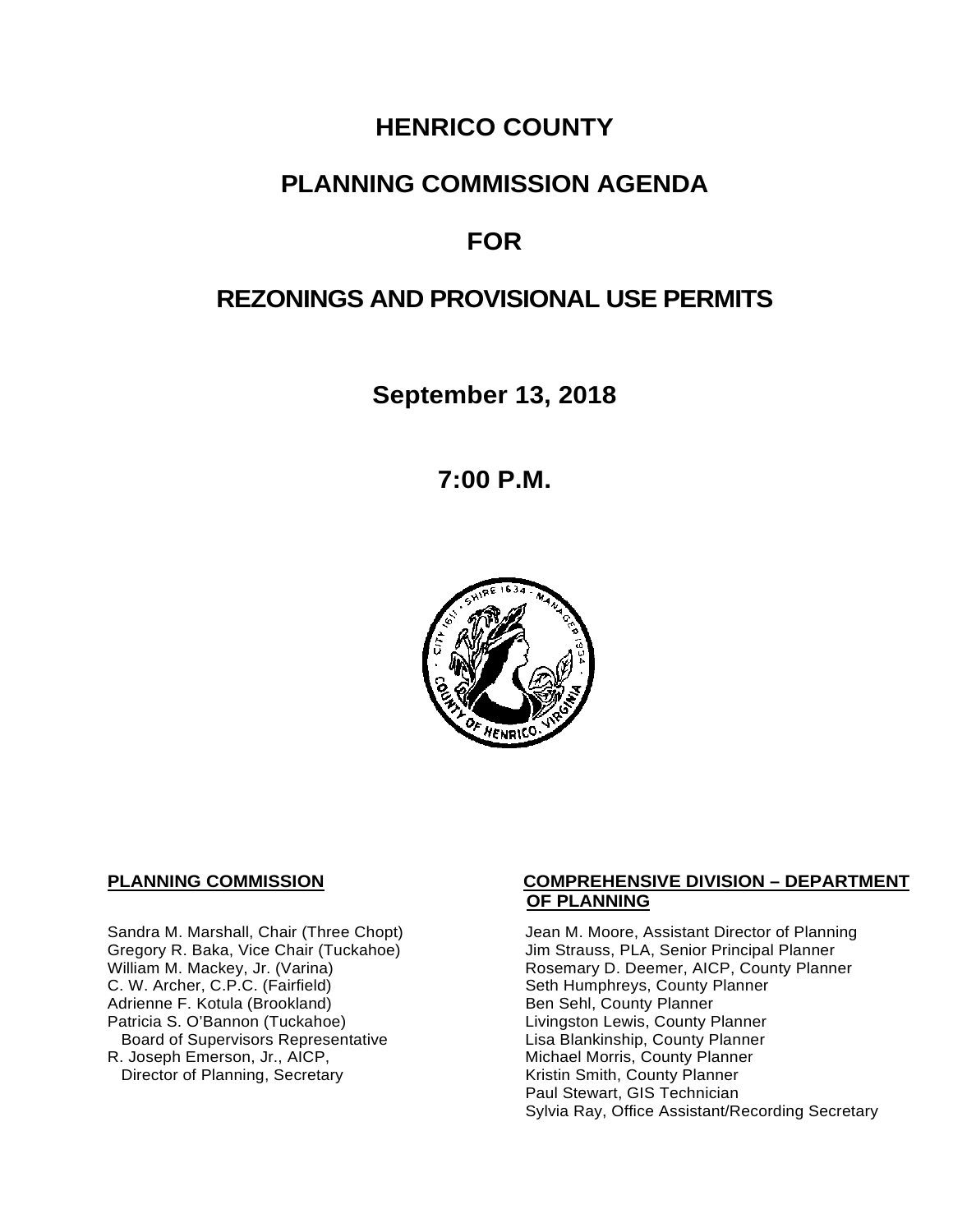### **PLANNING COMMISSION REZONING MEETING FINAL AGENDA SEPTEMBER 13, 2018**

#### **BEGINNING AT 5:15 P.M.**

**DINNER AND WORK SESSION:** The Planning Commission will have dinner and a work session in the County Manager's Conference Room to continue discussion on Consideration of Zoning Ordinance Amendments to the R-5A General Residence District Lot Requirements and the Route 5 Corridor Study.

**BEGINNING AT 7:00 P.M.**

**WELCOME:**

**PLEDGE OF ALLEGIANCE:**

**RECOGNITION OF NEWS MEDIA:**

**CALL TO ORDER:**

**REQUESTS FOR WITHDRAWALS AND DEFERRALS: (0); (2)**

**REQUESTS FOR EXPEDITED ITEMS: (4)**

**CASES TO BE HEARD: (4)**

**ORDINANCE** – To Amend and Reordain Section 24-13.4 of the Code of the County of Henrico Titled "Provisional uses permitted" to Allow Detached One-Family Dwellings With Yards on All Sides in the R-5A General Residence District by Provisional Use Permit. Detached one-family dwellings are currently prohibited in the R-5A District unless the dwellings touch an adjacent lot line, resulting in no yard on that side of the dwelling. This ordinance would allow detached one-family dwellings in the R-5A District with yards on all sides of the dwellings, upon the issuance of a provisional use permit by the board of supervisors and subject to requirements for minimum development area, lot area, building setbacks, building size, density of buildings per acre, and parking spaces. **Recommended for Approval**

#### **BROOKLAND:**

#### *Deferred from the July 12, 2018 Meeting)*

**September 14, 2018 REZ2017-00032 Arthur McGurn for The McGurn Company:** Request to conditionally rezone from R-2 One-Family Residence District and [R-6C] General Residence District (Conditional) to R-3C One-Family Residence District (Conditional) Parcel 767-760-8701 and part of Parcel 768-760-1507 containing 3.89 acres located at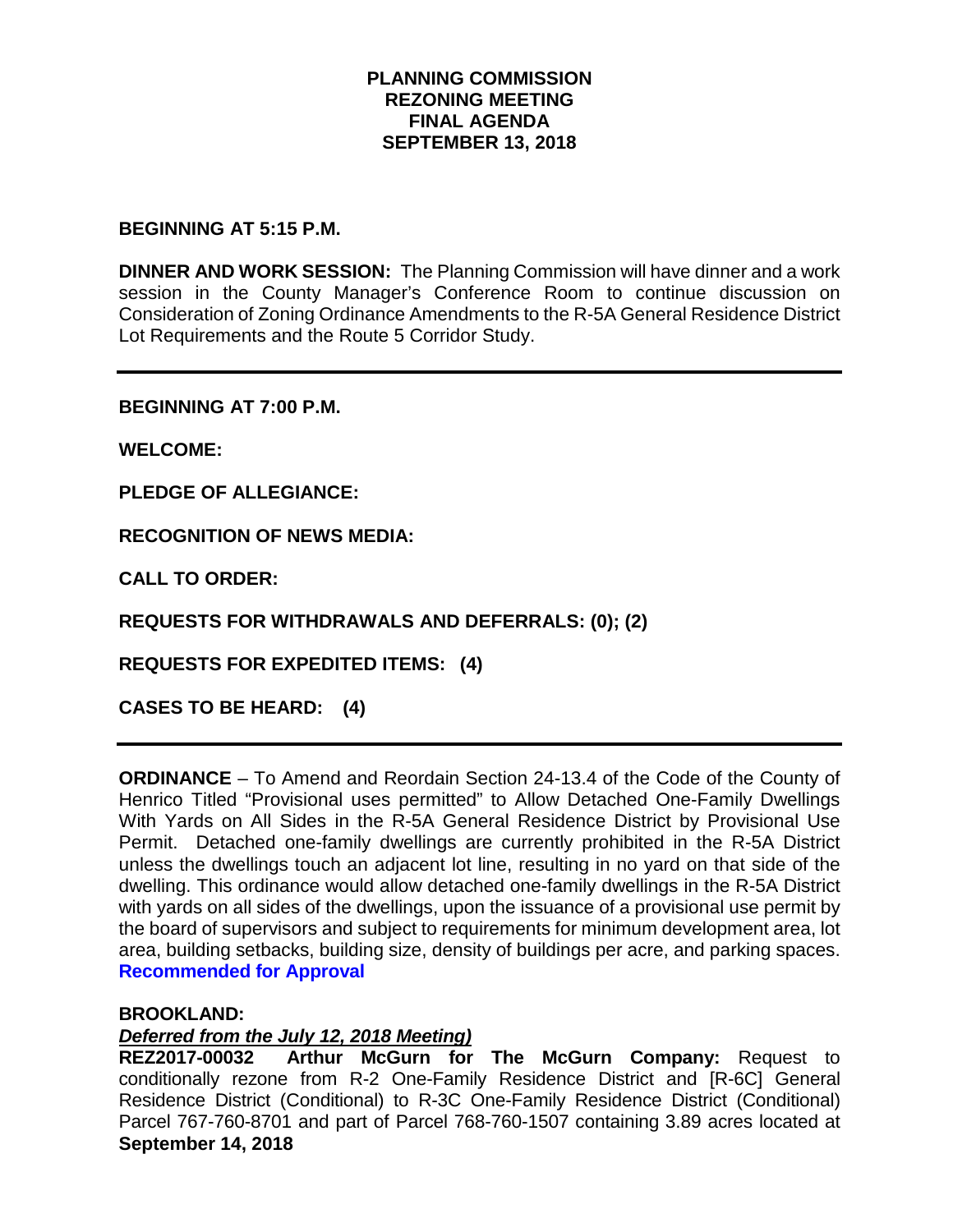the northeast intersection of Hungary and Hungary Spring Roads. The applicant proposes a single-family development of no more than 5 homes. The R-3 District allows a minimum lot area of 11,000 square feet and an overall density of 3.96 units per acre. The use will be controlled by proffered conditions and zoning ordinance regulations. The 2026 Comprehensive Plan recommends Suburban Residential 2, density should not exceed 3.4 units per acre. **Staff – Rosemary Deemer (Deferral Requested to the October 11, 2018 Meeting)**

**Deferred to the October 11, 2018 Meeting**

## *(Deferred from the August 9, 2018 Meeting)*

**REZ2018-00031 James W. Theobald for Parham & Broad LLC:** Request to amend proffers accepted with Rezoning case C-10C-97 on Parcel 762-754-3266 located at the northeast intersection of W. Broad Street (U.S. Route 250) and Parham Road. The applicant proposes to amend proffers to allow automobile sales. The existing zoning is B-3C Business District (Conditional). The 2026 Comprehensive Plan recommends Commercial Arterial. **Staff – Seth Humphreys** 

### **Recommended for Approval**

**REZ2018-00034 Marketplace Holdings, LLC:** Request to amend proffers accepted with Rezoning case C-03C-09 on Parcel 767-757-9294 located on the west line of Staples Mill Road (U.S. Route 33) approximately 320' south of its intersection with Hungary Spring Road. The applicant proposes to amend proffers to allow an automobile oil change facility. The existing zoning is B-2C Business District (Conditional). The 2026 Comprehensive Plan recommends Commercial Concentration.

**Staff – Lisa Blankinship (Expedited Agenda Requested) Recommended for Approval**

**PUP2018-00011 Marketplace Holdings, LLC:** Request for a Provisional Use Permit under Sections 24-58.2(c), 24-120, and 24-122.1 of the County Code to allow an automobile oil change facility on Parcel 767-757-9294 located on the west line of Staples Mill Road (U.S. Route 33) approximately 320' south of its intersection with Hungary Spring Road. The existing zoning is B-2C Business District (Conditional). The 2026 Comprehensive Plan recommends Commercial Concentration.

#### **Staff – Lisa Blankinship (Expedited Agenda Requested) Recommended for Approval**

**REZ2018-00035 Simon Mueller for Luis Cabral:** Request to conditionally rezone from B-1 Business District to B-2C Business District (Conditional) Parcel 774-759-0104 containing .85 acres located at the northwest intersection of Woodman and Hungary Roads. The applicant proposes a drive thru restaurant. The use will be controlled by zoning ordinance regulations and proffered conditions. The 2026 Comprehensive Plan recommends Commercial Concentration. The site is in the Enterprise Zone. **Staff – Ben Sehl**

**Deferred to the October 11, 2018 Meeting**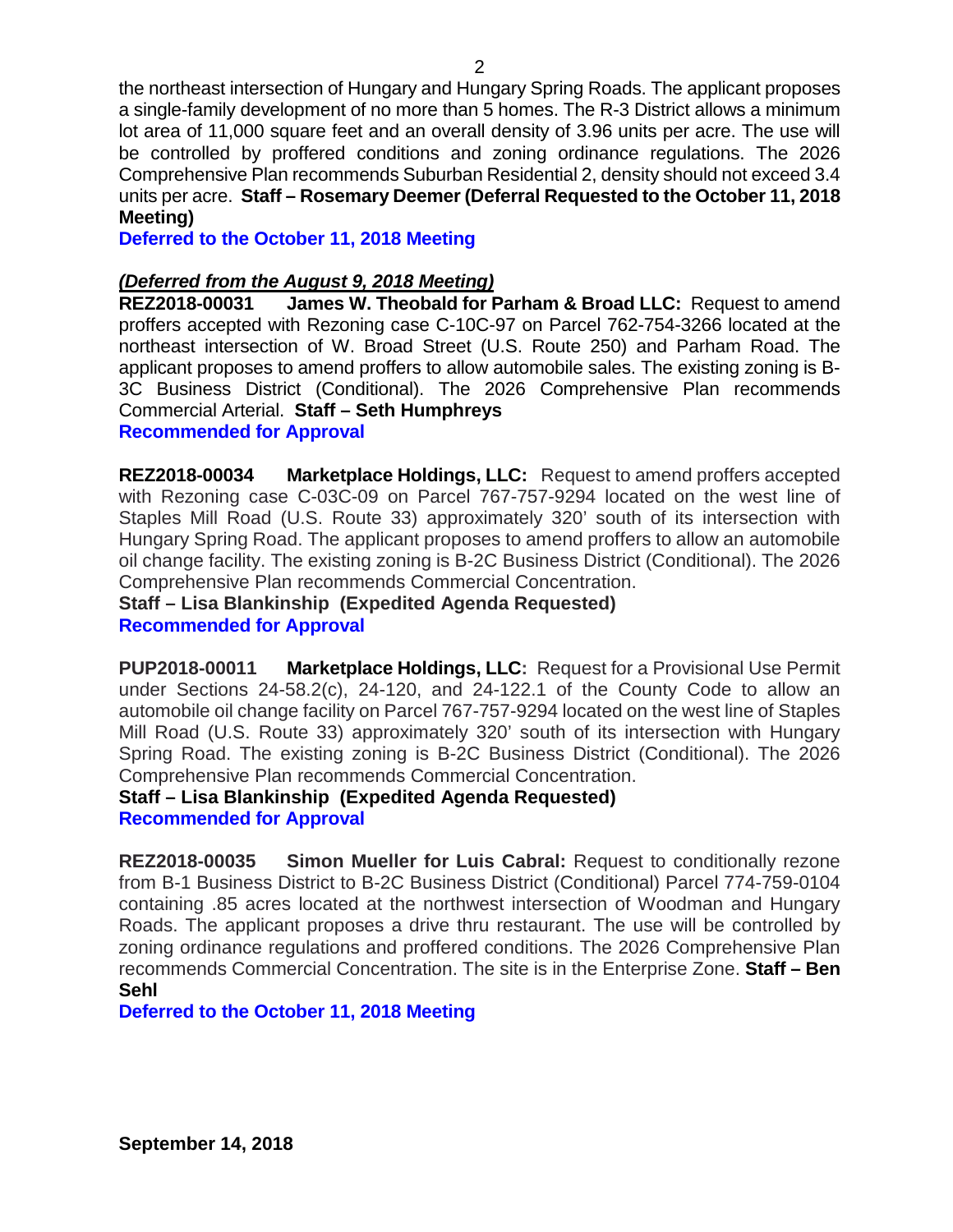#### **VARINA:**

#### *(Deferred from the August 9, 2018 Meeting)*

**REZ2018-00014 Leroy Chiles for Quality of Life of VA LLC:** Request to conditionally rezone from R-4 One-Family Residence District, B-1 Business District, and M-1 Light Industrial District to R-5AC General Residence District (Conditional) Parcel 805-710-1834 containing 11.7 acres located south of Darbytown Road approximately 300' south of its intersection with Oregon Avenue. The applicant proposes detached dwellings with zero lot lines. The R-5A District allows a minimum lot area of 5,625 square feet and a maximum overall density of 6 units per acre. The use will be controlled by zoning ordinance regulations and proffered conditions. The 2026 Comprehensive Plan recommends Suburban Residential 2, density should not exceed 3.4 units per acre, and Environmental Protection Area. **Staff – Seth Humphreys Deferred to the October 11, 2018 Meeting**

#### *(Deferred from the August 9, 2018 Meeting)*

**REZ2018-00019 Mark Rempe for Liberty Homes:** Request to rezone from B-3 Business District to R-3 One-Family Residence District Parcel 825-720-6242 containing .24 acres located on the west line of E. Nine Mile Road (State Route 33) approximately 150' north of its intersection with Elsing Green Way. The applicant proposes a single-family residence. The use will be controlled by zoning ordinance regulations. The 2026 Comprehensive Plan recommends Suburban Residential 2, density should not exceed 3.4 units per acre. The site is in the Enterprise Zone and the Airport Safety Overlay District. **Staff – Lisa Blankinship (Deferral Requested to the October 11, 2018 Meeting) Deferred to the October 11, 2018 Meeting**

**FAIRFIELD: Timmons Group for HHHunt River Mill LLC: Request to** conditionally rezone from R-5AC General Residence District (Conditional) and RTHC Residential Townhouse District (Conditional) to C-1C Conservation District (Conditional) part of Parcels 780-772-8360, 781-773-2686, and 782-773-0113 containing 14.69 acres located approximately 500' west of the intersection of Brook Road (U.S. Route 1) and Magnolia Ridge Drive. The applicant proposes a conservation district. The use will be controlled by zoning ordinance regulations and proffered conditions. The 2026 Comprehensive Plan recommends Environmental Protection Area, Suburban Residential 1 (density should not exceed 2.4 units/acre), and Office. **Staff – Seth Humphreys (Expedited Agenda Requested)**

**Recommended for Approval**

**REZ2018-00036 James W. Theobald for HHHunt River Mill LLC:** Request to conditionally rezone from A-1 Agricultural District to M-1C Light Industrial District (Conditional) and C-1C Conservation District (Conditional) Parcel 782-771-6856 containing 8.51 acres located on the north line of Magnolia Ridge Drive approximately 470' west of its intersection with Brook Road (U.S. Route 1). The applicant proposes a self-service storage facility and conservation district. The uses will be controlled by zoning ordinance regulations and proffered conditions. The 2026 Comprehensive Plan recommends Office and Environmental Protection Area. **Staff – Seth Humphreys Recommended for Approval**

**September 14, 2018**